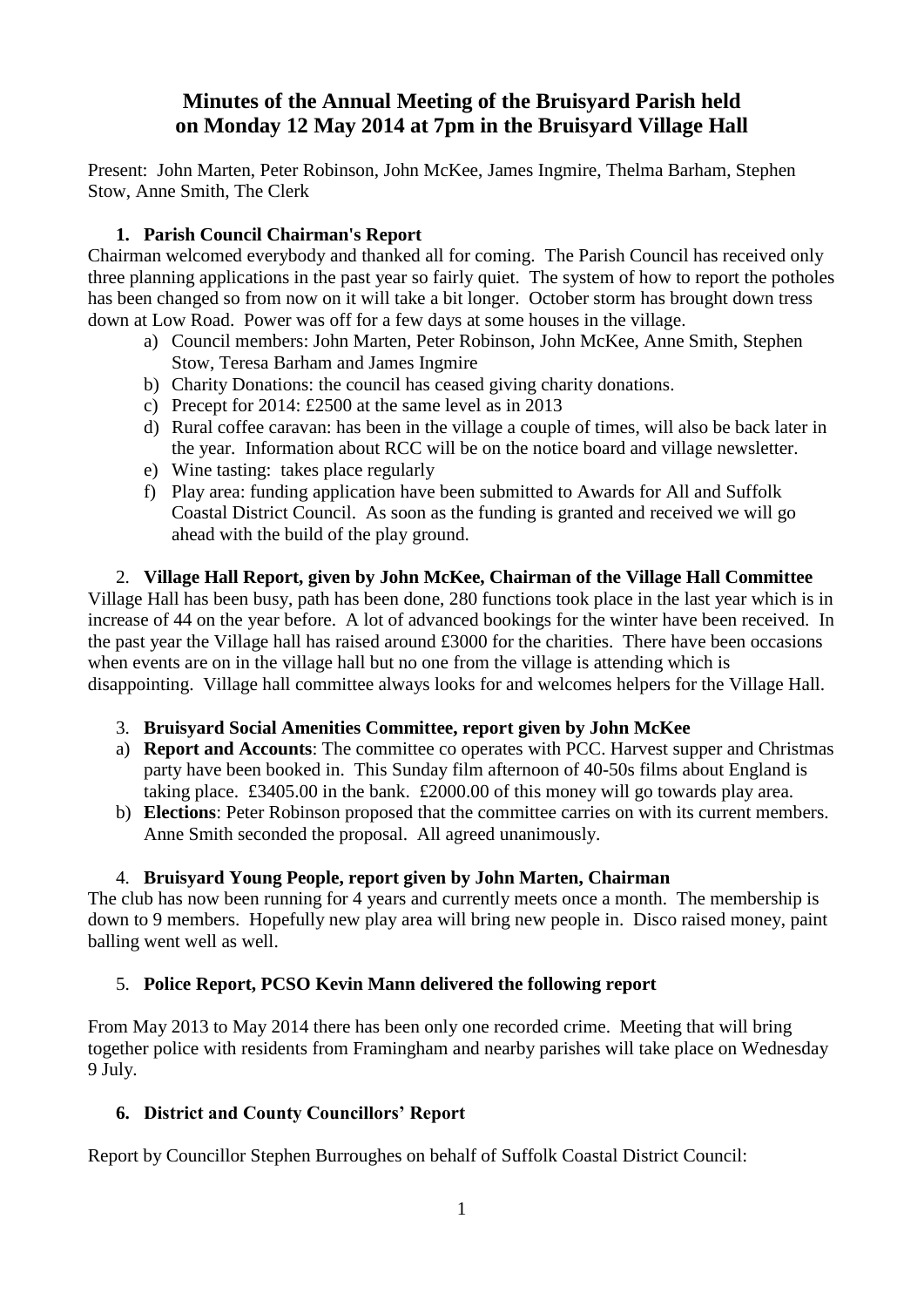## **DISTRICT MOVING FORWARD WITH BOUNDARY CHANGES**

Suffolk Coastal has submitted its proposals for the new warding arrangements and the reduction of Councillors from 55 to 42 to the Boundary Commission for its approval in readiness for the 2015 elections. A review had to take place in order to equalise the amount of 'electors' per District Council 'Ward' and Suffolk Coastal have put in their suggestions for the Boundary Commission to study. Reducing the number of councillors will save money and more fully engage councillors in the day to day running of the council.

# **DISTRICT COMMITTED TO ZERO INCREASE ON COUNCIL TAX**

Suffolk Coastal remains committed to no increase in it's share of the council tax. As part of it's continual drive for economies of scale and to deliver first class services without putting extra cost on local council tax payers, SCDC has agreed to a 'zero' increase in it's setting of the council tax for 2014/15.

# **SUFFOLK COASTAL MAY MOVE TO NEW HQ**

A move to new offices is being considered by Suffolk Coastal Councillors. The current HQ in Melton are becoming costly to run, are not particularly accessible and not 'fit for purpose'. Suffolk Coastal's Cabinet are looking at options to see if a move to new premises is possible and how to make it happen without putting any cost onto the council tax payer.

## **NEW LOCAL ENABLING BUDGET FOR COASTAL AREA**

A new community enabling budget is being introduced across Suffolk Coastal District to help promote the core aims of the council, i.e., protecting the environment, promoting healthier lives, and increasing physical involvement of young people. It is seen as a way to significantly help promote active community involvement and applications for funding can be made to your District Councillor setting out the nature of the scheme, how it will be of benefit to your community, and how it will be delivered sustainably.

The County Council already operates a successful 'Locality' Scheme, which is vital in the Council's objective of supporting communities financially.

Report by Councillor Stephen Burroughes (member of Framlingham division) on behalf of Suffolk County Council:

## **SCC DELIVERS ON COUNCIL TAX FREEZE PLEDGE**

SCC's portion of council tax will be frozen at its 2010/11 level for the fourth year in a row, after the council voted through its budget proposals for 2014/15 in February this year. The council will be saving £38.6 million over the next year to meet a budget gap caused by on-going reductions in government grant and increased demand for services. This is the first part of plans to save £156million over four years. Despite the tough financial climate, the council will be pushing ahead with important projects, such as 'Raising the Bar (driving up attainment levels in education), the roll-out of super-fast broadband across the whole of Suffolk, investing in apprenticeships, and supporting the development of 10 new, state-of-the-art care homes for older people. At the same time, the road maintenance budget – used for fixing potholes - has been protected from cuts. With plans to freeze council tax each year up to 2017, this will mean seven years with no increase.

## **SCC SHORTLISTED FOR MOST IMPROVED COUNCIL AWARD**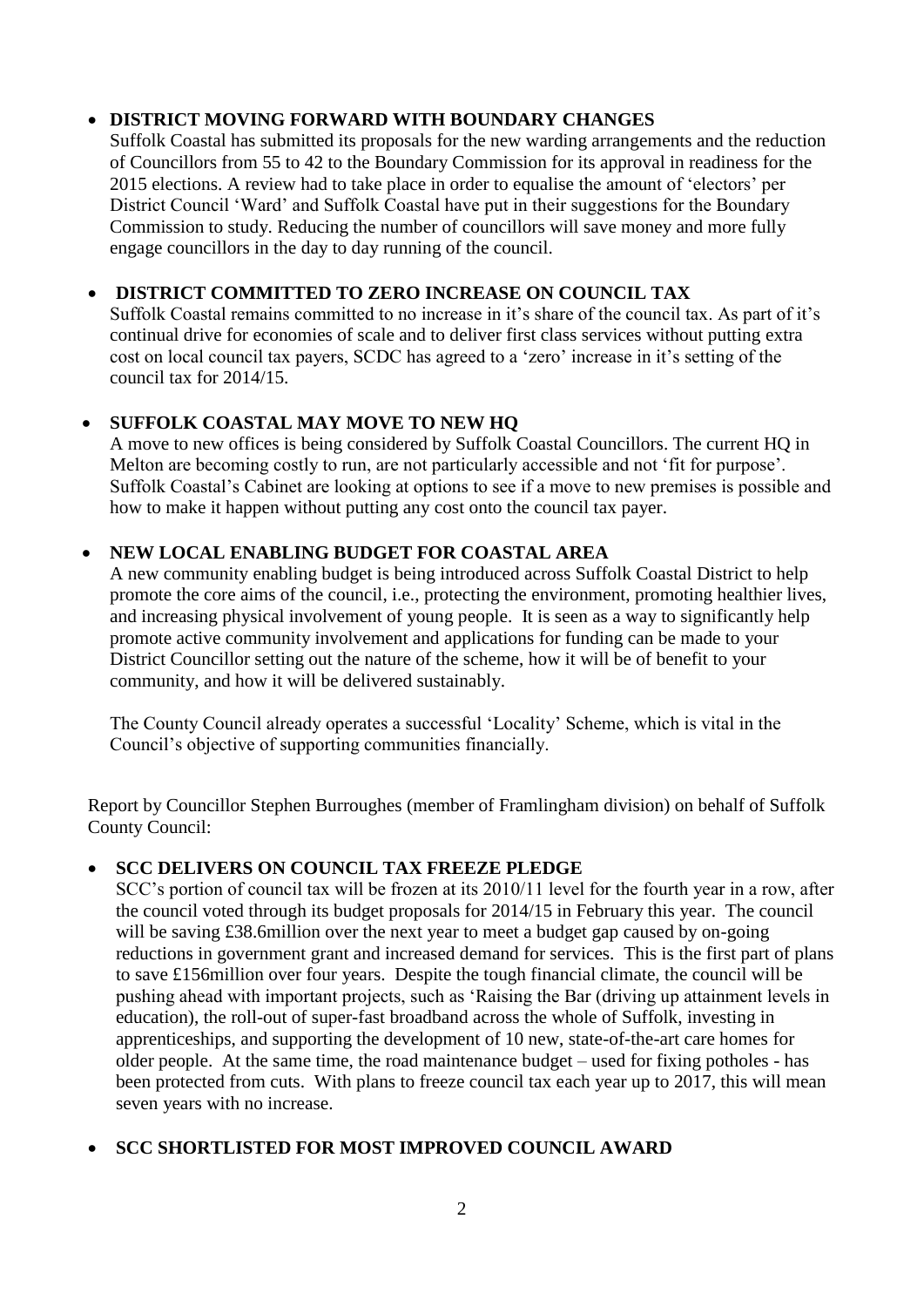The county council has made it through to the final shortlist in the Most Improved Council category for the 2014 Local Government Chronicle Awards. In being shortlisted – for the second year in a row - we have been recognised for being at the cutting edge of the national broadband project, in the vanguard of moves to share office accommodation with other public sector organisations, helping secure the City Deal for Greater Ipswich, as well as managing the multi-million-pound energy from waste project towards its completion. The other councils on the shortlist are all from eastern England – Norwich City Council, Luton Borough Council and Thurrock Council. Overall, 640 entries were submitted for 19 different awards this year. Winners will be announced on  $12<sup>th</sup>$  March 2014.

#### **RAISING THE BAR IN EDUCATION**

A report which produced a series of recommendations aimed at driving up educational standards in Suffolk was endorsed by the county council in July last year. The report was produced by the RSA, under the auspices of the county council's 'Raising the Bar' initiative. Raising the Bar was launched last year, as a major project to improve attainment levels and build a stronger aspirational culture around education in Suffolk. The RSA's report, 'No School is an Island', contained 20 recommendations. Among these was the idea that small rural schools with fewer than 100 pupils should enter a federation with others to maximise resources. Other suggestions included: for Suffolk to form a partnership with a London Borough with a record of improvement in educational standards, to learn from the huge progress they have made; for every school to establish a Parents' Council to ensure voices are heard, and also for all Suffolk schools to join together to form a new county-wide, school-led Suffolk Partnership for Excellence in Learning.

#### **GCSE RESULTS MOVE SUFFOLK UP FIVE PLACES IN LEAGUE TABLE**

December's publication of the national league tables for schools, based on the most recent GCSE results, saw Suffolk move up to  $137<sup>th</sup>$  out of 151 local authority areas. This is a fiveplace improvement on last year. It also means Suffolk is climbing nearer to the national average. 54.6% of Suffolk pupils gained five or more GCSEs graded between A\* to C, putting Suffolk 6.4% off the national average of 61%. This compares with the previous year's results, when Suffolk was 8.5% off the national average of 59%. As Lisa Chambers, SCC's cabinet member for education said: "The results are a reflection of the hard work put in by young people and all those individuals in the Suffolk education system who have been relentless in pursuit of improved standards in the county. I do however recognise that there is still work to be done to get Suffolk further up the league tables and performing above the national average. Crucially, the pace of improvement needs to increase. It's what our young people deserve from their education and it's what we are all determined to achieve."

#### **GREATER IPSWICH CITY DEAL SIGNED**

Local councils and businesses have signed the deal with the Government which will bring in £millions of new investment for the local economy. The Greater Ipswich City Deal will see thousands of people supported into work and millions invested in Ipswich and the surrounding area. Suffolk County Council have worked closely with the borough council and local businesses to develop our local deal, which will aim to make Suffolk more prosperous by: supporting 3,500 young people into work in the greater Ipswich area; creating and piloting a Youth Job Centre; increasing local private and public investment in skills by at least £10 million; creating 5,000 new apprenticeships by 2019; creating 3,000 additional high-value jobs and 400 new businesses across Suffolk and Norfolk; developing a new approach to skills, led by employers, and a highly-skilled local workforce. SCC Leader, Mark Bee, said: "The effects of this City Deal won't just be felt in Ipswich. The entire county stands to benefit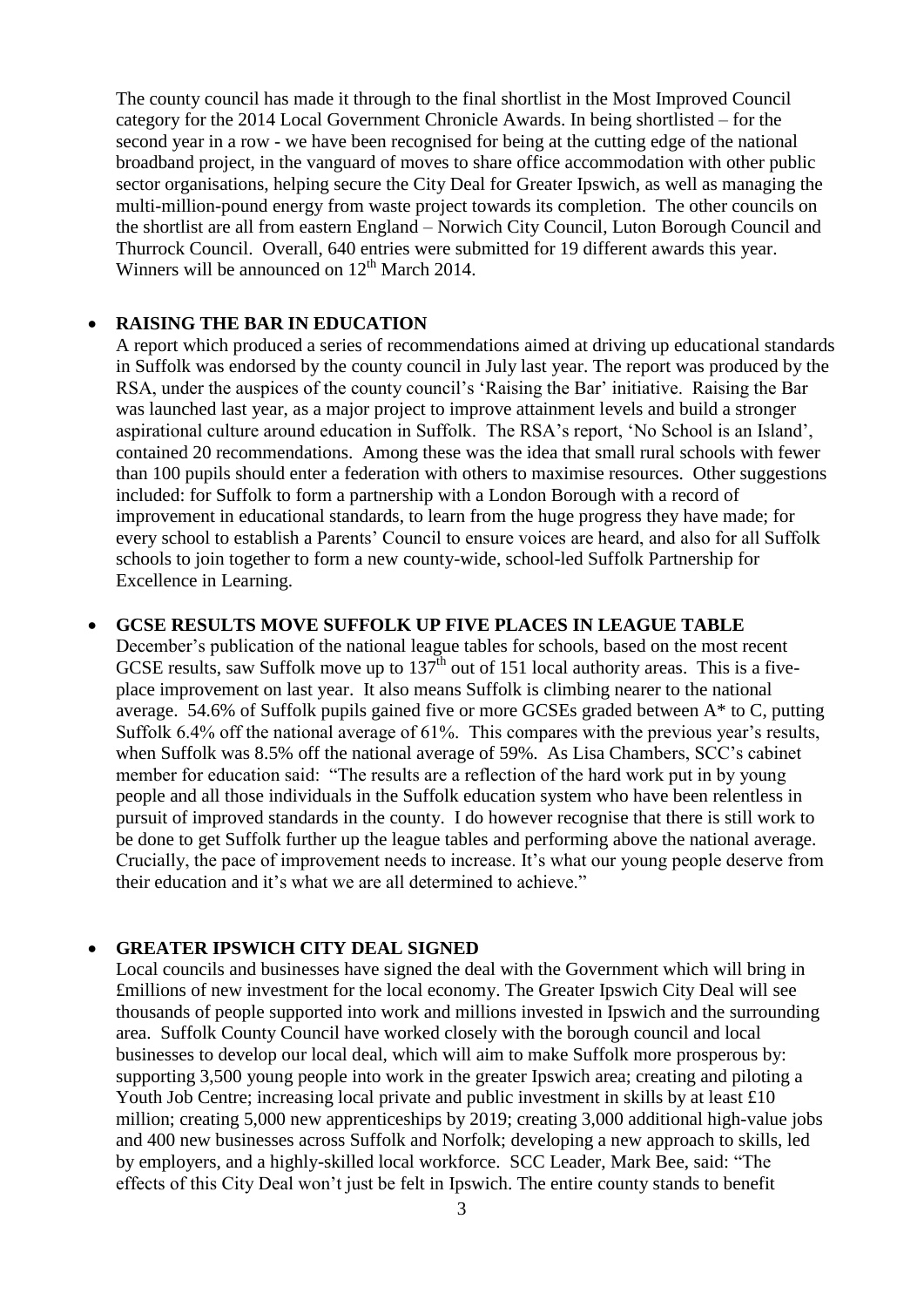because of the investment and improvements that will be made as a result. This is a significant moment for the future prosperity of Suffolk."

## **SOR IN BURY – CABINET GIVE THEIR SUPPORT TO CHANGE TO TWO-TIER EDUCATION**

In February this year, SCC's cabinet gave their support to the proposed changes to schools in the Bury St Edmunds area, following an extensive public consultation which showed support for a move to two-tier education. At the cabinet meeting, the cabinet agreed to press ahead with the changes. However, the decision was challenged by the Labour councillors, so will be subject to a review by the council's scrutiny committee this month. Pending the outcome of that scrutiny process, the decision is on hold. The cabinet debate followed a public consultation, in which 54% of respondents to a questionnaire said they agreed with the move to two-tier education in Bury St Edmunds; 34% disagreed. Notices were published immediately following the cabinet's decision and before the call-in was submitted, so if the scrutiny committee endorse the cabinet's decision, the process will go ahead as per the original timetable. If the decision is instead referred back to cabinet, then they would have to reconsider their decision at a future meeting, and the overall schedule would then be revised accordingly. However, if this happens, and the cabinet then decide still to press ahead, it is hoped that the changes could still be made in time for completion in September 2016.

# **GOVERNMENT CONFIRM FUNDING FOR A14 AND DROP PLANS FOR A TOLL**

In June, the government confirmed that funding will be available to upgrade the A14 between Cambridge and Huntingdon. The work to upgrade the A14 will go ahead at a cost estimated at being close to £1.5billion. It was originally proposed that this would be funded in part by local authority contributions, together with tolling of the road when completed. However, following a concerted campaign by Suffolk businesses, residents, media, councillors and MPs, the plans for tolling were dropped. The improvements planned for the A14 are much-needed, and will be a shot in the arm to the Suffolk economy, particularly with regard to the ports and the throughput of freight. SCC's cabinet agreed to commit around £1million to the project over a 25-year period.

# **SCC CABINET AGREES INVESTMENT IN NEW APPRENTICESHIPS ACROSS SUFFOLK**

SCC's Cabinet endorsed the Greater Ipswich City Deal in early December. At the same meeting, they gave the go-ahead to the investment of £1.5million to establish a local Apprenticeship service for Suffolk.

SCC leader Mark Bee signed the Greater Ipswich City Deal at the end of October, along with the leaders of other local councils, the Anglian LEP and the government. The deal will bring in investment to cut youth unemployment, develop local skills and work with businesses to help them create new jobs. In December, as well as endorsing this deal, the Cabinet agreed the new investment in apprenticeships – a three-year plan to increase apprenticeships across Suffolk. The plan involves three key programmes of activity: Making apprenticeships more accessible to employers, particularly to small and medium-sized businesses; raising the profile of apprenticeships in schools and supporting young people to participate; and finally, communitybased marketing and communications to raise awareness of the benefits of apprenticeships.

## **SUFFOLK AND NORFOLK SIGN UP TO CROSS-BORDER PARTNERSHIP**

In November 2013, SCC Leader, Mark Bee met up with his counterpart in Norfolk, George Nobbs, on the border of Norfolk and Suffolk, to sign an agreement committing the two counties to working more closely together.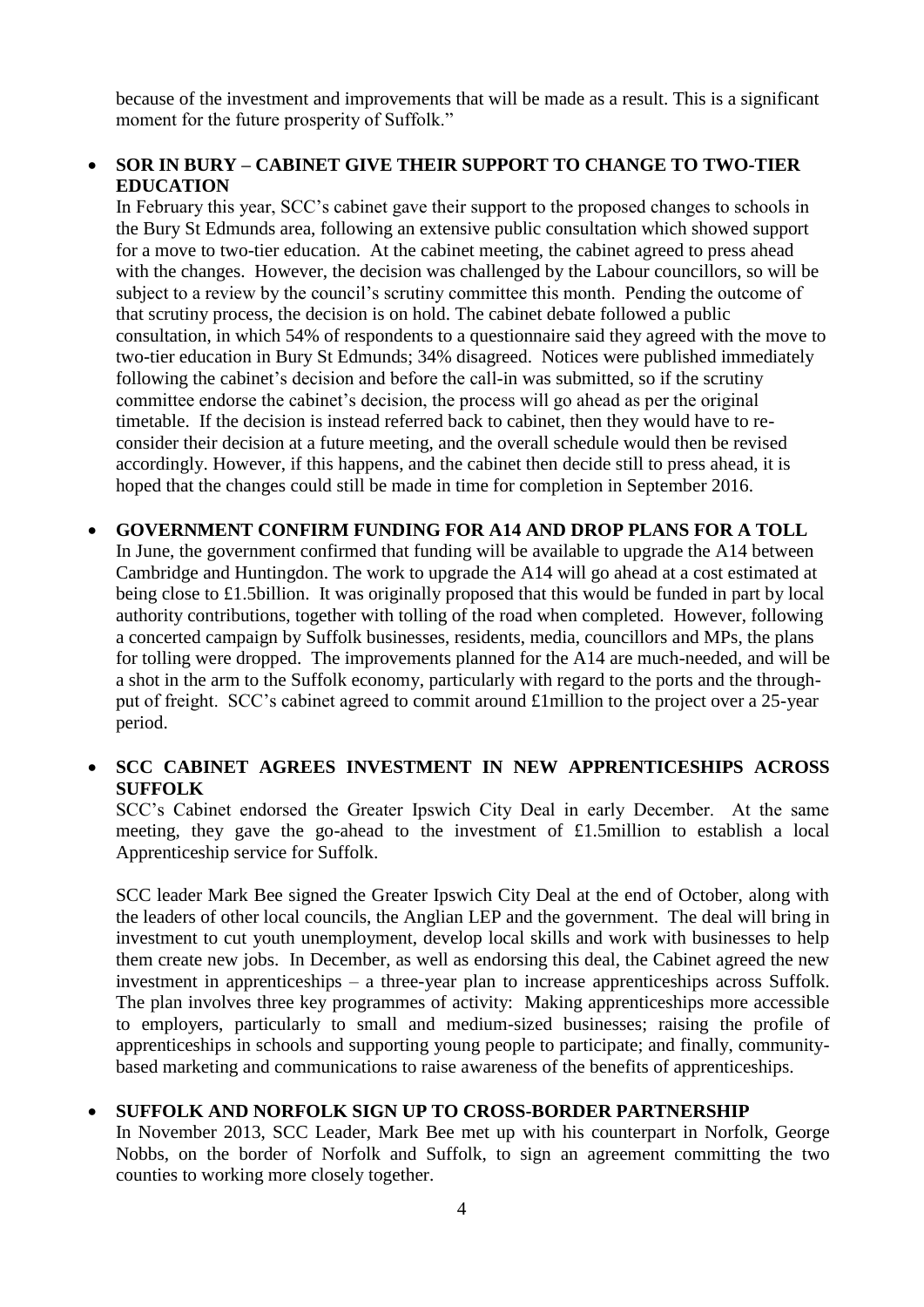In signing the 'Memorandum of Understanding', the two leaders announced an immediate pledge to simplify and improve health and social care for people living near the county boundary. While both county councils will remain as independent sovereign bodies, they will now work together to strengthen existing joint-working arrangements and explore areas where the county councils can join forces, cut duplication and so save money for the tax payers of East Anglia whilst protecting front-line services. Areas where closer co-operation will be explored include: Collaborative working to maximise the benefits of the Norwich and Ipswich City Deal proposals; sharing the benefits of the latest information technology, drawing upon initiatives under development in Norfolk; joining up the commissioning of Mental Health services. Norfolk and Suffolk have one Mental Health Trust and so it makes sense for the councils to commission services in collaboration.

#### **TOPPING-OUT CEREMONY IN BURY ST EDMUNDS MARKS FIRST YEAR OF CARE-HOME PARTNERSHIP**

In December, the first anniversary of the partnership between Suffolk County Council and Care UK - which is building state-of-the-art care homes across the county - was marked with a topping-out ceremony.

Yesterday, representatives from SCC, Care UK, and its development partner on the project Castleoak, placed a fir tree on the roof of the under-construction new Davers Court care home in Bury St Edmunds. This new care home and wellbeing centre, at the site of the former Davers Court in Shakers Lane, is part of a £60million three-year plan for 10 similar new developments. In December last year Care UK began operating SCC's 16 care homes and eight wellbeing centres. One year on, construction of seven of the 10 new developments is under way as part of the phased modernisation programme.

#### **EXTRA BROADBAND FUNDING CONFIRMED AS SUFFOLK'S BROADBAND ROLL-OUT REACHES 13,000 PROPERTIES**

Suffolk is being given an extra £5million from the government to help make high-speed fibre broadband available to the hardest-to-reach communities. The news comes as Suffolk's Better Broadband programme passes the 13,000 property mark. Last month's announcement about new funding means that the Better Broadband for Suffolk programme, currently working to make superfast speeds (24 megabits per second (mbps) or more) available to 85% of the county, can start working towards a higher coverage target of up to 95%. At present, all properties in Suffolk have been promised speeds of at least 2 mbps by the end of 2015. In January 2014, SCC announced that it was inviting potential suppliers to discuss how they could deliver the additional work. A 'mini-competition' - separate to the current Better Broadband for Suffolk contract with BT – is now underway to identify a suitable supplier. The aim will be to complete the tendering process by the summer of 2014, and for works to start by the end of 2014 - in parallel with the on-going Better Broadband for Suffolk programme. Every three months between now and the end of the project, a further 10,000 properties should receive access to broadband.

#### **A47 TALKS IN LOWESTOFT**

Senior politicians met in Lowestoft at the beginning of January to start a campaign for a new river crossing in the town. Mark Bee, leader of SCC, joined up with Colin Law, leader of Waveney District Council, Graham Newman, SCC's cabinet member for roads and transport, and Peter Aldous, MP for Waveney, to discuss plans for the A47 to be extended all the way into Lowestoft. The county council took the decision, last month, to commission a feasibility study into building a third river crossing over Lake Lothing. The A47 is in the running to receive funding over the next five years. It is believed that by linking the A47 to Lowestoft as a trunk